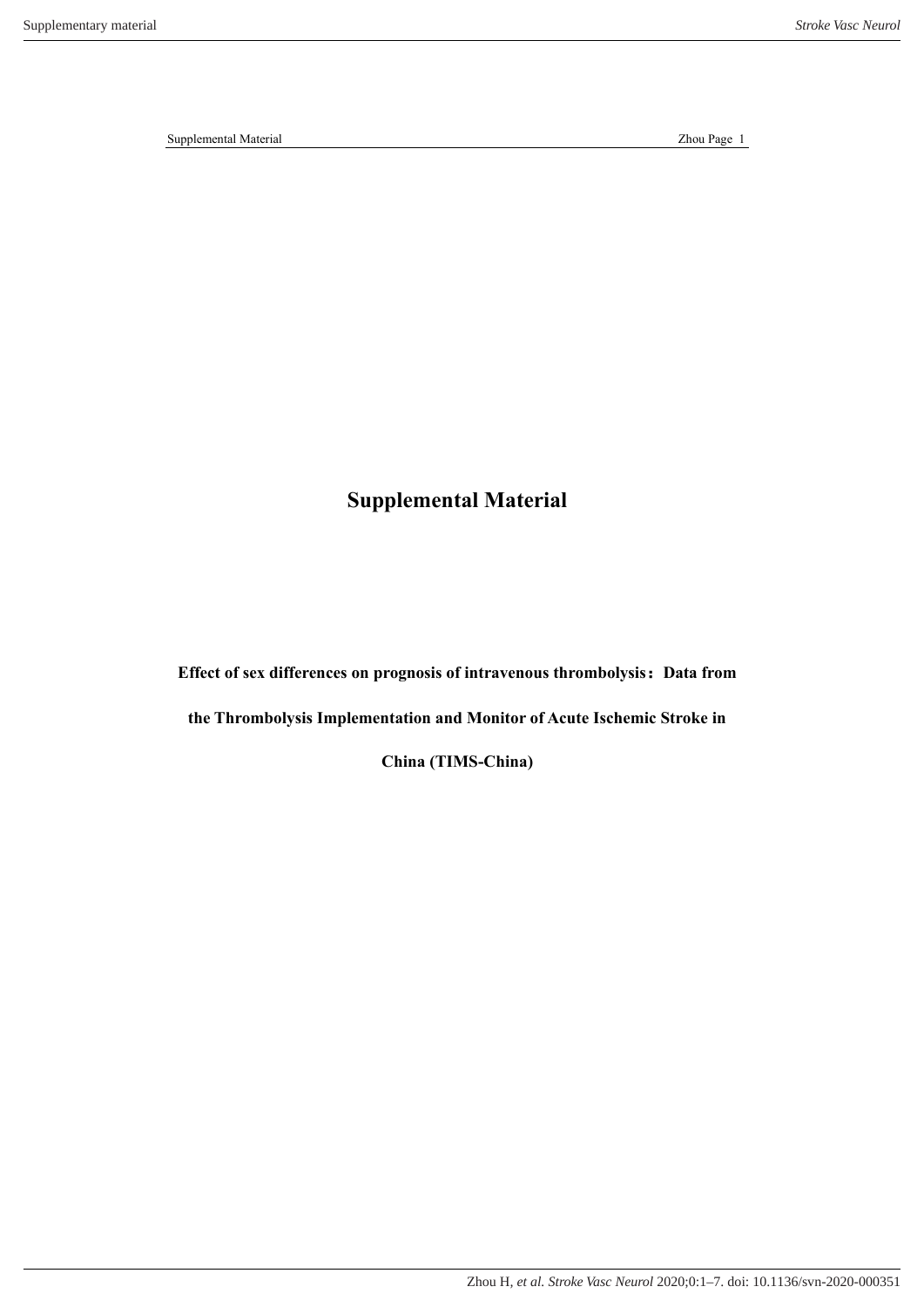## **Table 1 Poor Functional Outcome after Intravenous Thrombolysis in Women Versus Men According to Age Category (starting age at 40)**

|                      |                                       |              | mRS Score of         |         | Interaction |
|----------------------|---------------------------------------|--------------|----------------------|---------|-------------|
|                      | Women, $n$ $\left(\frac{9}{6}\right)$ | Men, $n$ (%) | 3–6 Unadjusted       | P Value |             |
|                      |                                       |              | OR (95% CI)          |         | P Values    |
| Age < 40y            | 3(37.5)                               | 2(7.14)      | $7.80(1.03-59.33)$   | 0.05    | 0.26        |
| $40y \leq Age < 50y$ | 14(34.2)                              | 29(26.1)     | $1.47(0.68 - 3.17)$  | 0.33    |             |
| $50y \leq Age < 60y$ | 35(37.6)                              | 78(31.0)     | $1.35(0.82 - 2.21)$  | 0.24    |             |
| $60y \leq Age < 70y$ | 53(42.4)                              | 102(40.2)    | $1.10(0.71 - 1.69)$  | 0.68    |             |
| $70y \leq Age < 80y$ | 119(51.5)                             | 111(50.2)    | $1.05(0.73 - 1.52)$  | 0.78    |             |
| Age $\geq 80y$       | 19(61.3)                              | 5(33.3)      | $3.17(0.87 - 11.55)$ | 0.08    |             |

CI indicates confidence interval; mRS modified Rankin Scale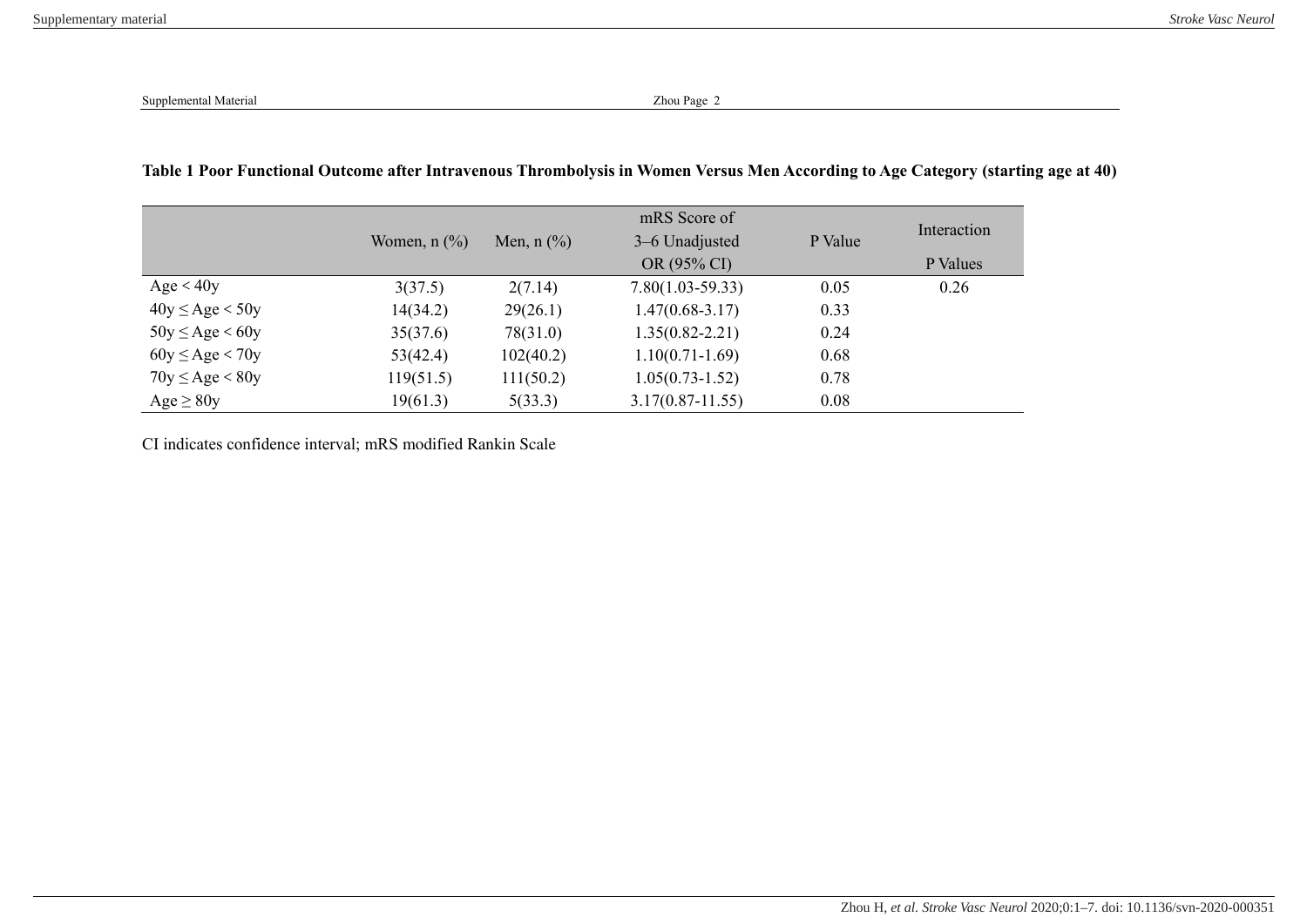|                      | Women $n$ $\left(\frac{9}{6}\right)$ | Men n $(\% )$ | mRS Score of<br>3–6 Unadjusted | P Value | Interaction |
|----------------------|--------------------------------------|---------------|--------------------------------|---------|-------------|
|                      |                                      |               | OR (95% CI)                    |         | P Values    |
| Age $< 45y$          | 8(33.3)                              | 13(19.4)      | $2.08(0.73 - 5.89)$            | 0.17    | 0.44        |
| $45y \leq Age < 55y$ | 22(36.7)                             | 48(26.0)      | $1.65(0.89-3.07)$              | 0.11    |             |
| $55y \leq Age < 65y$ | 44(38.6)                             | 98(35.9)      | $1.12(0.72 - 1.76)$            | 0.62    |             |
| $65y \leq Age < 75y$ | 95(48.2)                             | 117(46.6)     | $0.94(0.65-1.36)$              | 0.73    |             |
| $75y \leq Age < 80y$ | 55(53.4)                             | 46(51.1)      | $1.10(0.62 - 1.93)$            | 0.75    |             |
| Age $\geq 80y$       | 19(61.3)                             | 5(33.3)       | $3.17(0.87 - 11.55)$           | 0.08    |             |

## **Table 2 Poor Functional Outcome After Intravenous Thrombolysis in Women Versus Men According to Age Category (starting age at 45)**

CI indicates confidence interval; mRS modified Rankin Scale